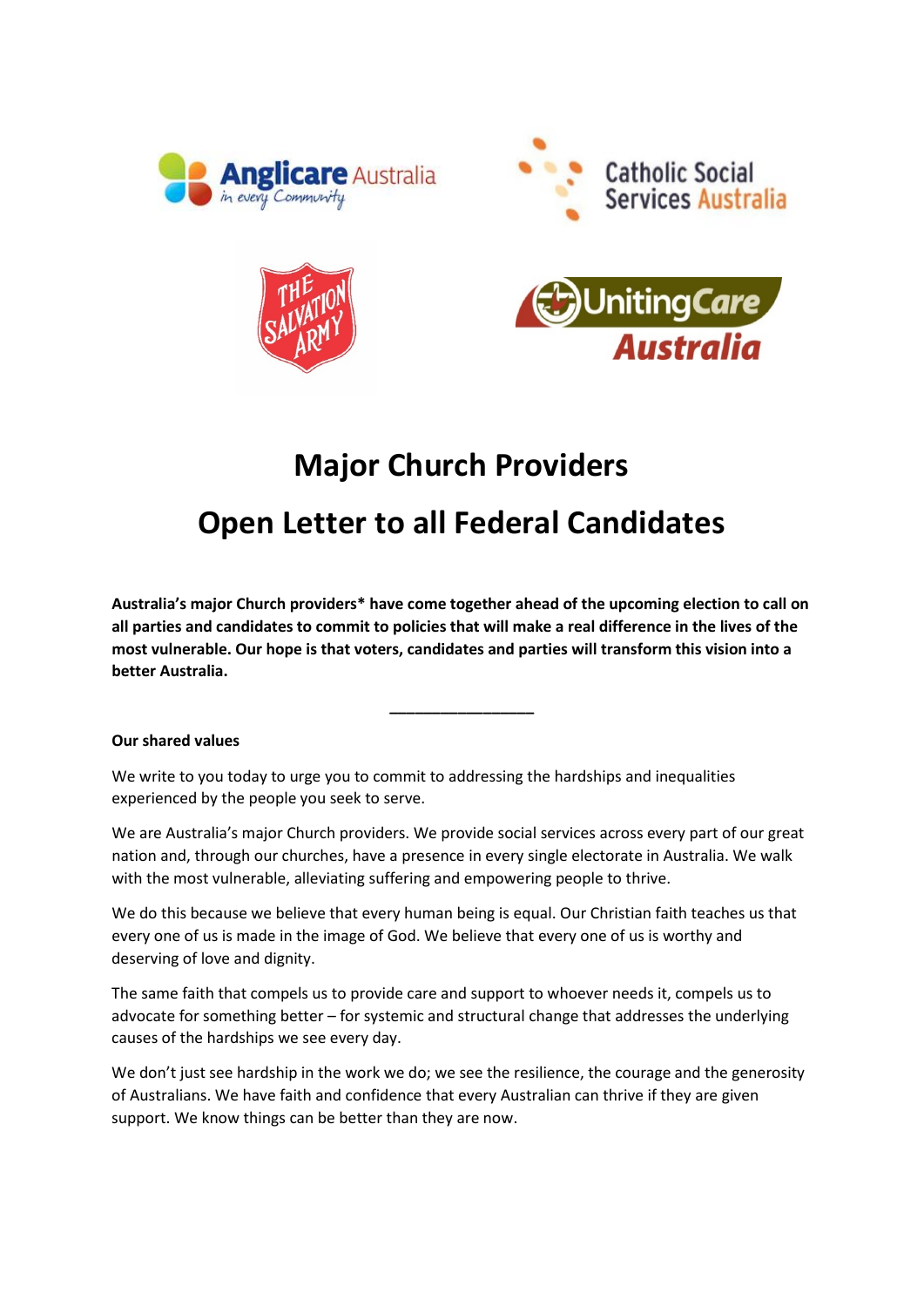If you are elected to be part of the  $47<sup>th</sup>$  parliament of Australia, you will have the power to affect these changes. You can be a voice for the voiceless. You can reaffirm the inherent worth and dignity of every person.

We ask you to commit now to being a Member of Parliament who works to address poverty and disadvantage.

**\_\_\_\_\_\_\_\_\_\_\_\_\_\_\_\_\_**

### **Our Election 2022 priorities**

Australia's major Church providers join together in calling on the next Federal Government to do more for Australia's First Peoples, those living in poverty, people with disabilities and victimsurvivors of domestic or family violence. You have the opportunity to put in place the right structures for a better future for all.

Through this election period the major Church providers encourage all candidates and parties to develop platforms ensuring that:

- **A Voice for First Nations Peoples is constitutionally enshrined.** Federal legislation is insufficiently informed by First Nations people with devastating impact. First Nations people should have a direct say on any national laws, policies and programs affecting them.
- **JobSeeker rises above the poverty line.** \$45 a day is not enough to live on. Tens of thousands of Australians are forced into terrible choices each fortnight - Choices between grocery, power, and medical bills. JobSeeker needs to cover the basics of life.
- **A safe place to live is not a luxury.** Too many Australians are suffering due to homelessness and substandard housing. More needs to be done to support these people into secure and stable accommodation.
- **The NDIS delivers on its objectives.** The NDIS should act as national system with enough funding to provide tailored, individual support. The Scheme must ensure that participants have a better range of choices and more control in how they live their lives.
- **Australians are safeguarded from domestic and family violence.** All adults and children should be able to live free from fear and violence, and thrive and reach their full potential. We seek a future where women and children and LGBTIQA+ people of all genders are safe.

Kasy Chambers Executive Director Anglicare Australia

Monique Earsman - Executive Director Catholic Social Services Australia

Stuart Glover Secretary for Mission The Salvation Army

Claerwen Little National Director UnitingCare Australia